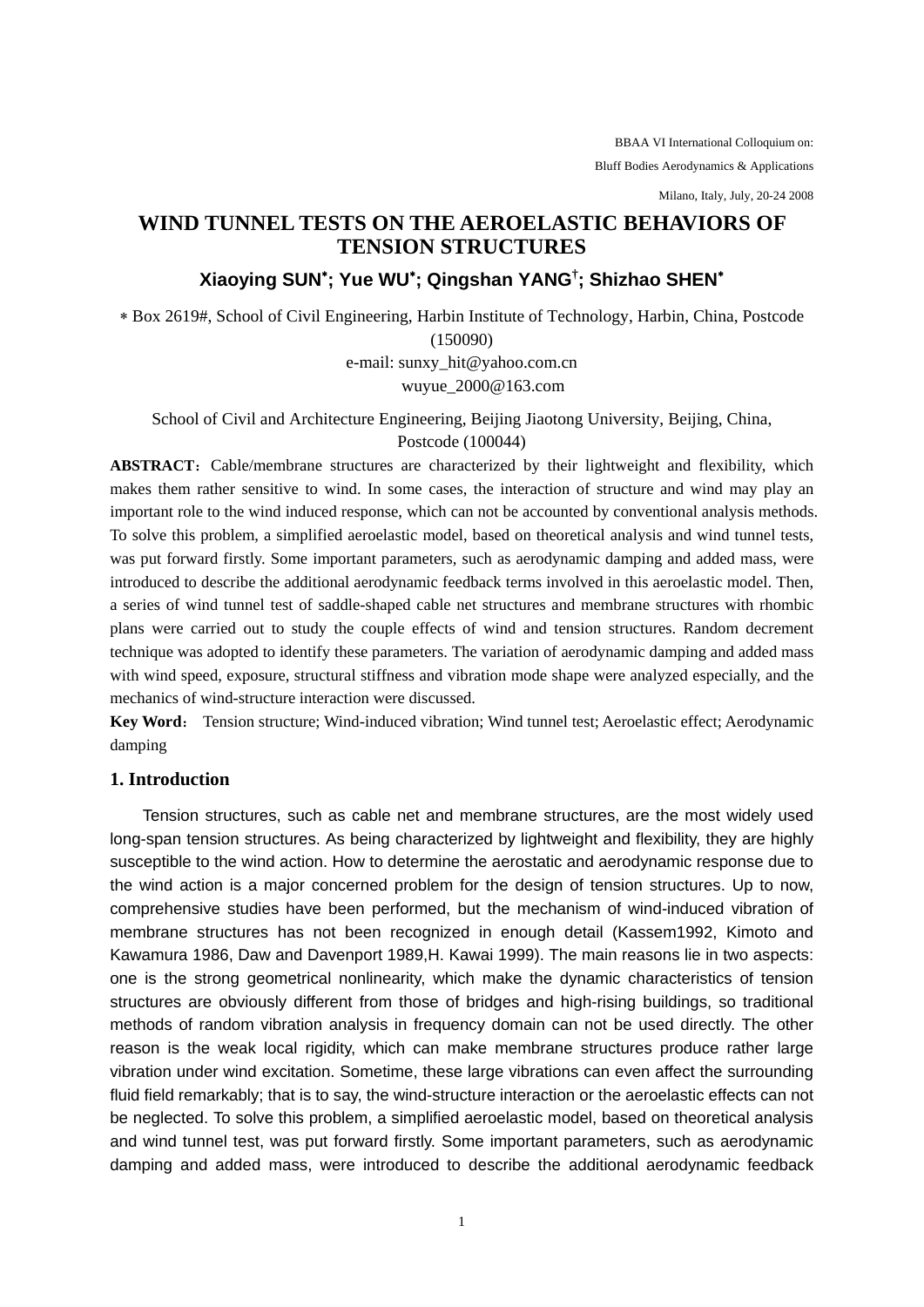terms involved in this aeroelastic model. Then, a series of wind tunnel test of saddle-shaped cable net structures and membrane structures with rhombic plans were carried out to study the couple effects of wind and tension structures. Random decrement technique was adopted to identify these parameters. The variation of aerodynamic damping and added mass with wind speed, exposure, structural stiffness and vibration mode shape were analyzed especially, and the mechanics of wind-structure interaction were discussed.

### **2.Simplified aeroelastic model method**

The dynamic response of structures under wind action can be described by the equation of motion:

$$
M_{s}\ddot{x}(t) + C_{s}\dot{x}(t) + K_{s}x(t) = F(t, x(t), \dot{x}(t), \ddot{x}(t))
$$
\n(1)

Where M<sub>s</sub>, C<sub>s</sub> and K<sub>s</sub> are the matrix of structural mass, damping and stiffness, respectively. F( $\cdot$ ) characterizes the wind load actions, which is the function of time t , structural displacement vector  $x(t)$  and its time derivatives. It means that the wind force in a particular turbulent flow field at time t depends on the collective action of flow induced forces on structural surface and the effects of the motion of structure.

Progress is difficult without some simplifying assumptions. It is common to assume that the motions of the structures do not appreciably change the wind-induced field or the aerodynamic input. In other words, the aerodynamic forces on a moving structure are the same as those on a static or stationary one of identical external geometry. For most cases, these pseudo-static aerodynamic forces provide good approximations. Beside the pseudo-static assumption, the strong correlation assumption is also important for simplification. Here, the strong correlation means that the structural response is mainly caused by the component of vibration-induced forces which natural frequencies are close to the structural response in frequency domain.

Based on these two assumptions, the formula (1) can be decoupled into four parts, which capture the effects of t,  $x(t)$ ,  $\dot{x}(t)$  and  $\ddot{x}(t)$  respectively. Then, we can deduced the equation of simplified aeroelastic model as follow:

$$
(M_s + M_a)\ddot{x}(t) + (C_s + C_a)\dot{x}(t) + (K_s + K_a)x(t) = p(t)
$$
\n(2)

where  $M<sub>a</sub>$  is called added mass, it represents the air mass being accelerated by the motion of the structure;  $C_{a}$  is called aerodynamic damping, it represents the energy exchange between external pressure and structural motion, if this term is negative, aerodynamic instability can arise;  $K<sub>a</sub>$  is called aerodynamic stiffness, it represents the compressibility of the internal air space, arising from the deformation of structural surface.  $K<sub>a</sub>$  is important to those airproof structures, such as air supported membrane structures, and can be neglected for the other cases. The sources of these three terms are depicted in Fig. 1.



Fig. 1 Sketch of additional aerodynamic feedback terms (Daw and Davenport1989)

In the simplified aeroelastic model, the fluid and structure can not be considered specially but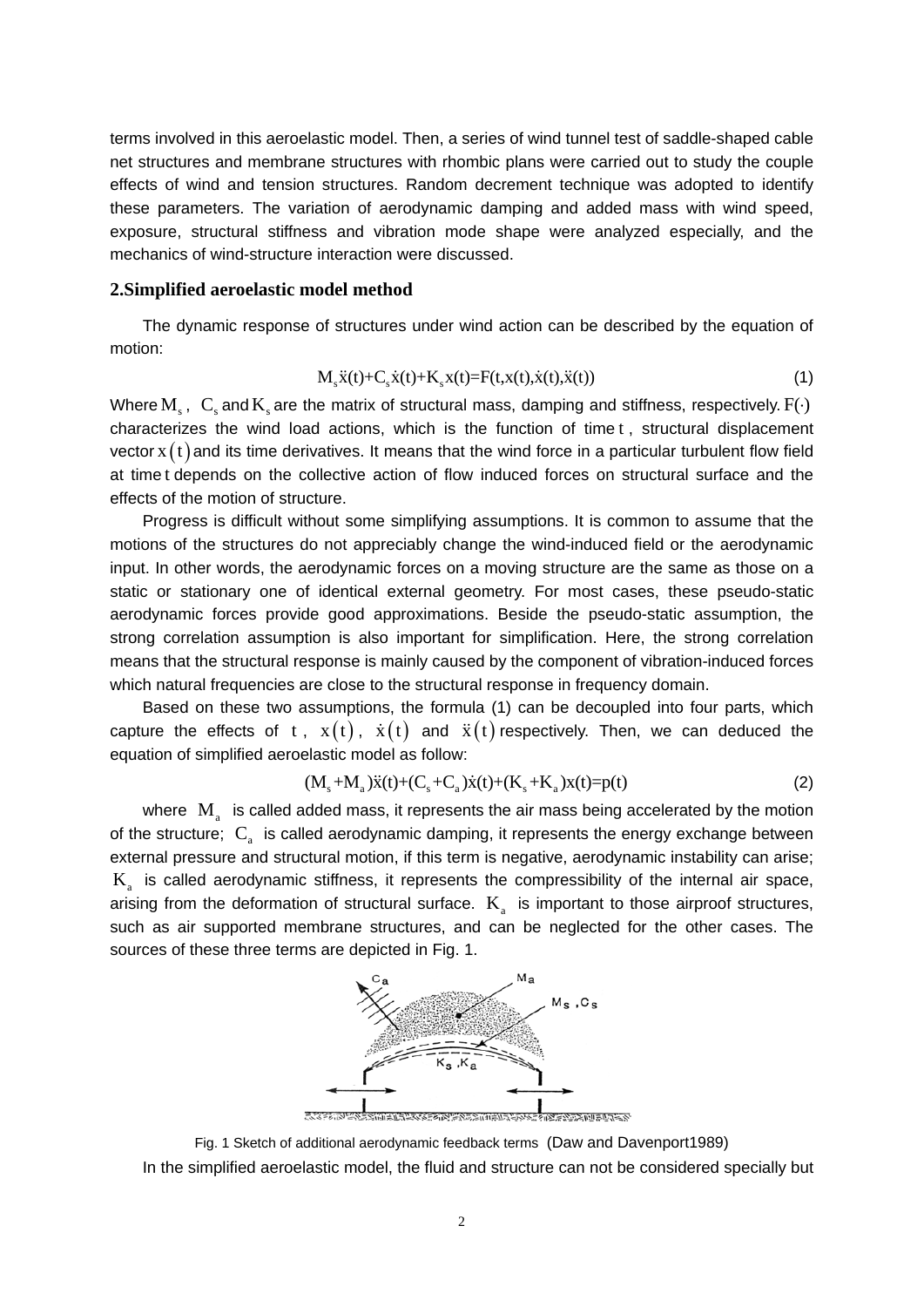as a whole system, and relate the aerodynamic forces with structure motion by mathematical model. However the added aerodynamic forces term can not be accounted by conventional analysis methods but by wind-tunnel test because of the complexity of flow around cable/membrane structure.

#### **3.Aeroelastic model wind-tunnel test**

To determine the magnitude of added mass and aerodynamic damping, Wu et al (2003,Shen and Wu, 2002. Wu andWang et al. 2002) carried out a series of wind tunnel tests of saddle-shaped cable net structures and membrane structures with rhombic plans.





Fig.2 Sketch of elevation view and measuring points

The two saddle-shaped models were designed. Geometric scale is 1:50, model span is L=60cm, the prestressing force of membrane is 0.5N/cm; the rise-span ratio of Model-1 is 1/12, natural frequency is 11.5Hz; the rise-span ratio of Model-2 is  $1/8$ , natural frequency is 14.7Hz. The material of membrane adopts waterproof cloth. Sketch of elevation view and measuring points of structure are depicted in Fig. 2. It is emphasized that the model parameters mentioned above take into account the similarity ratio of kinematics and dynamics.

The tests were performed in the TJ2 wind tunnel in TongJi University. Pressure measure system adopted SPC-3000 electronic piezometer scanning valve. Vibration measure system adopted IVN306DF intelligence signal data acquisition and processing system. Measure results were real-time monitored by using HP35670 signal analytical apparatus. Nine subminiature touch acceleration sensors ZF-01 are equably arranged on the test model whose mass is 0.5g.





Fig.3 Amplitude frequency plot of acceleration Fig.4 RMS of acceleration versus wind velocity



Fig.5 Aerodynamic damping versus wind velocity

Fig.3 shows the amplitude frequency plot of acceleration on Node 7 under the wind velocity of 9m/s in the wind direction of  $0^0$ .It indicates that the vibration of flexible model represents obvious forced vibration.Fig.4 shows the RMS of acceleration versus wind velocity of Model-1and Model-2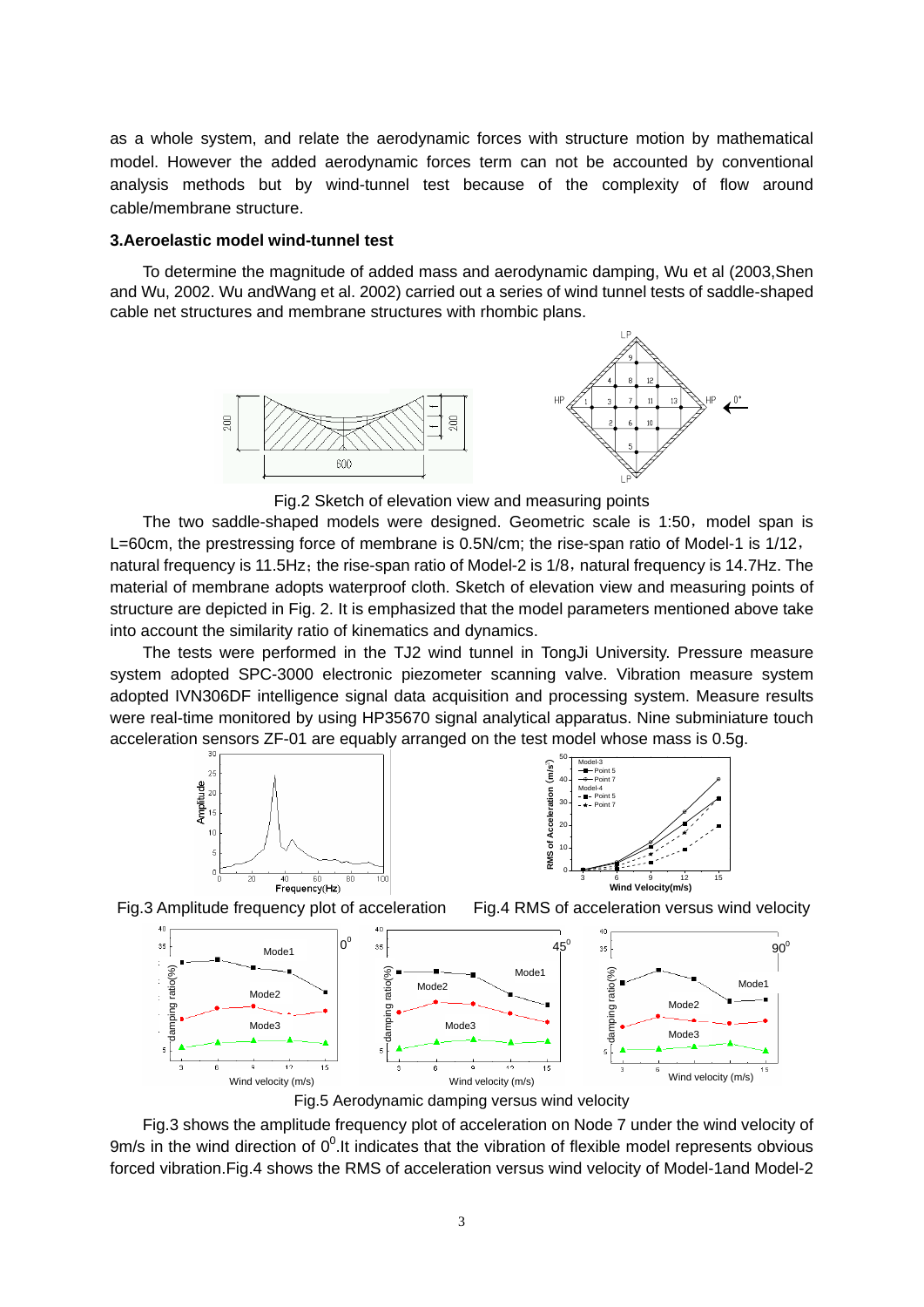in the wind direction of  $0^0$ .

The random decrement technique was adopted to identify the added mass and the dynamic damping. Their variation with wind speed, exposure, structural stiffness and vibration mode shape were analyzed especially. From these researches, it shows that the wind-induced dynamic responses of tension structures can be characterized by broadband and forced vibration process; the dominant vibration modes of structure is strongly effected by the distribution of wind load; the effect of aerodynamic damping is more significant than added mass, especially for lower vibration modes of structures, in that case, the damping ratio can reach to about 15%(showed in Fig.5); the magnitude of added mass is only about 1 time of structural mass(showed in Fig.6); aeroelastic instability of entire structure haven't occurred in all of the experiments, but for some cases, some measurement point appeared local aeroelastic instability(showed in Fig.6).





Fig.11 Random decrement signature of point with negative aerodynamic damping **4.Conclusions** 

This study focused on the interaction between wind and cable/membrane structure. The following conclusions are made:

⑴ The dominant vibration modes of structure are strongly effected by the distribution of wind load.

⑵ The effect of aerodynamic damping is more significant than added mass, especially for lower vibration modes of structures, in which case the damping ratio can reach 15%.

⑶ The magnitude of added mass is only about 1 time of structural mass.

⑷ Aeroelastic instability of entire structure haven't occurred in all experiments, but in some cases local aeroelastic instability appeared in individual measurement points.

### **References**

[1] Y. Wu. 2003. Study on wind-induced vibration of tension structures with the consideration of wind-structure interaction. *Ph.D. Thesis*, Harbin Institute of Technology. Harbin. China.

[2]S.Z. Shen and Y. Wu. 2002.Overview of wind-induced response for large-span tension structures. J. Tongji University: Natural Science, 30(5): 533-538.

[3] M. Kassem, M. Novak. 1992. Wind-Induced response of hemispherical air-supported structures[J]. J. Wind Eng. (41): 177-178

[4] E. Kimoto and S. Kawamura. 1986. Aerodynamic criteria of hanging roofs for structural design[C]. Proceeding of IASS Symposium, Osaka, 249-256

[5] D. J. Daw and A. G. Davenport. 1989 Aerodynamic damping and stiffness of a semi-circular roof in turbulent wind[J]. J. Wind Engineering and Industrial Aerodynamic, 32(1/2): 83-92

[6] H. Kawai, R. Yoshie, et al. 1999.Wind-induced response of a large cantilevered roof[J]. J. Wind Engineering and Industrial Aerodynamic.83: 263-275

[7]H. P. A. H. Irwin and R. L. Wardlaw. 1979.A wind tunnel investigation of a retractable fabric roof